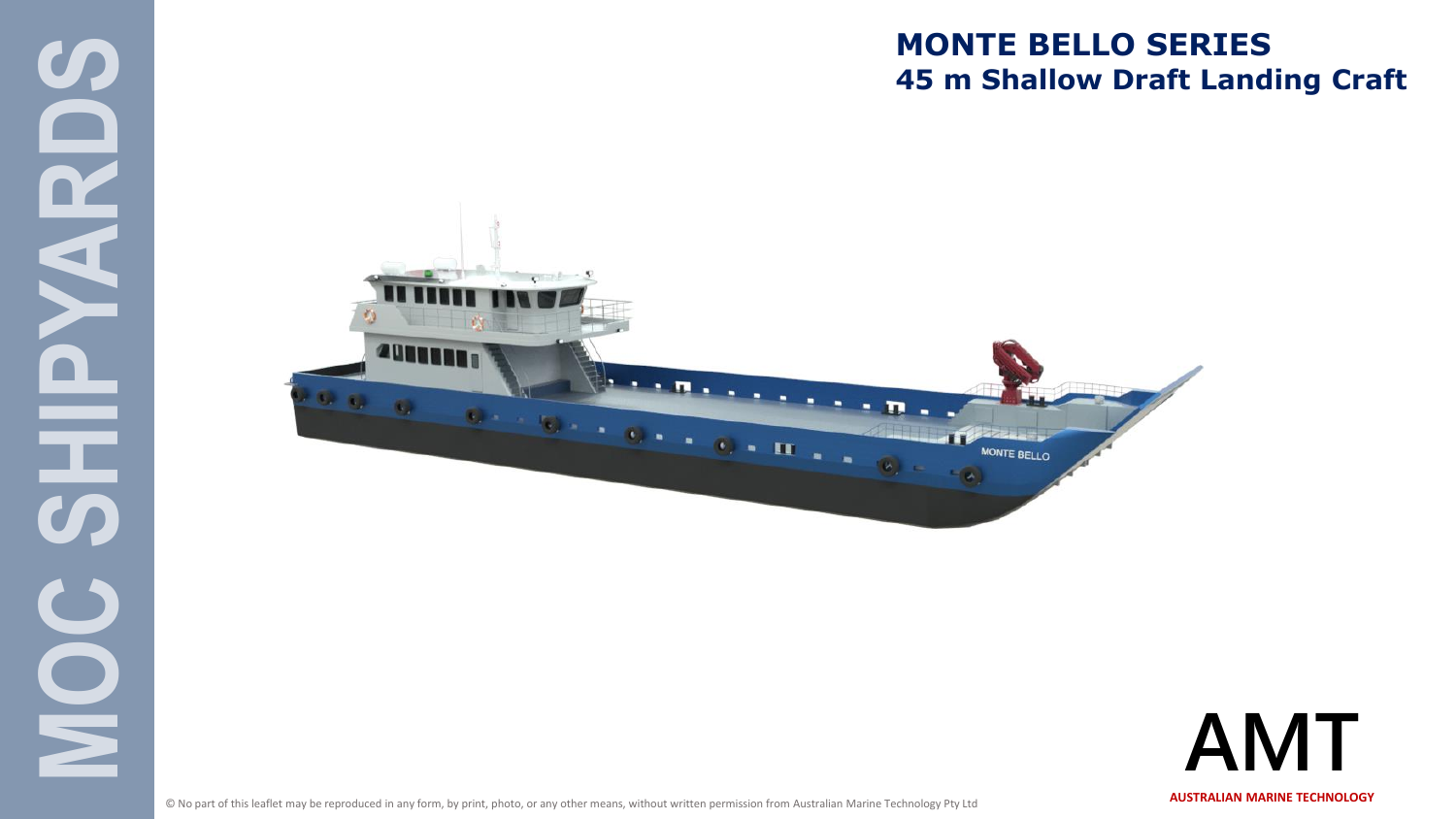### MONTE BELLO SERIES 45 m Shallow Draft Landing Craft

**VESSEL APPLICATIONS:** Cargo supply services, Dive and ROV support, Survey and Seismic operations, Evacuations and Medevac response, Standby operations, Oil-spill response, Inshore services, including crew transfer, medevac, cargo supply to inner and outer anchorages, relocation of buoyage marks, navigation aid repairs and maintenance etc.

- $\checkmark$  Beach landing capabilities with aft anchor and winch for shore assist beaching.
- $\checkmark$  Propellers and rudder aligned with keel in tunnels for limiting grounding damage.
- $\checkmark$  All fuel oil tanks independent of hull providing double bottom security.
- $\checkmark$  Steel Hull and aluminium superstructure, full aluminium available.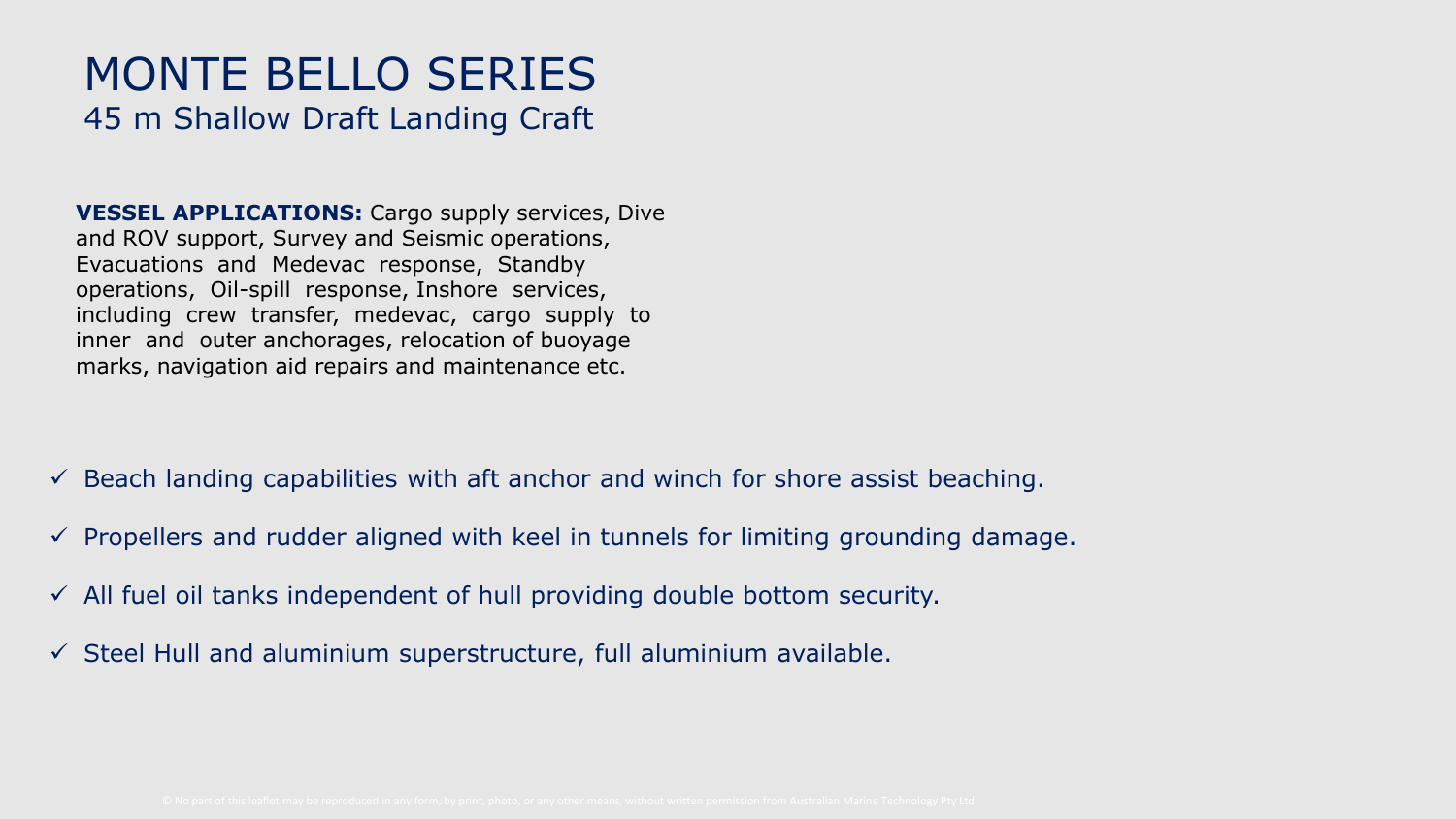### MONTE BELLO SERIES 45 m Shallow Draft Landing Craft

Design: Australian Marine Technology P/L

Builder: MOC Shipyards Pvt Ltd

Classification: BV, Cargo passenger vessel

Flag: TBA

Passenger & crew:  $12 + 10$  crew





**Rd** 6 <mark>. எ. . . .</mark> . . . 2 a richmond a submission de  $-9$  $\frac{4}{\text{RHD}}$  $f + 23$ **FRONT ELEVATION STARBOARD PROFILE** 

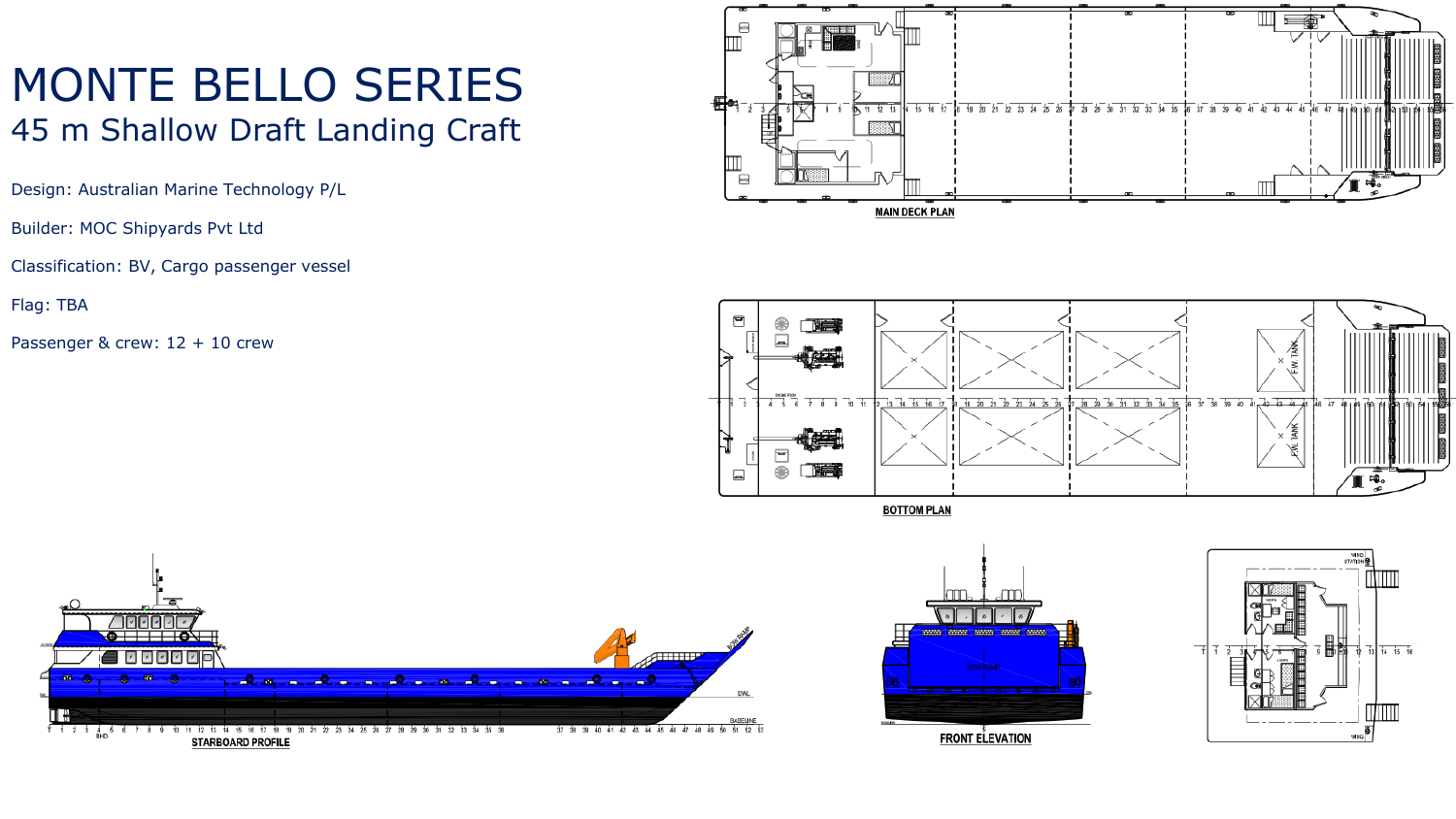#### **DIMENSIONS**

**Length:** 45.00 m

**Length at waterline:** 41.60 m

**Beam:** 12.0 m

**Draft:** 2.50 m loaded, 1.30 m lightship

#### **MACHINERY**

**Main Engines:** 2 x 1007 kW, Caterpillar/ Yanmar/ Cummings

**Auxiliary Engines:** 2 x 80 kVA, Caterpillar/ Yanmar/ Cummings *(recommended), (optional)*: 12 kVA air-cooled to connect to shore power inlet *(in case vessel sits dry in low tide applications)*

**Cooling System:** Keel cooling

#### **Exhausts:** Dry

**Batteries:** 5 banks for main engines and generators, starting with one emergency bank above weather deck. Rotary colhersee switch to all

**Compressor:** General unit 12 cfm for servicing equipment

**Tools:** Frontline tools, equipment and testing tools for preventative maintenance and on-board breakdowns

#### **PERFORMANCE**

**Maximum Speed:** 12 knots @ 100% MCR **Economic Speed:** 8 knots @ 65% MCR **Fuel Consumption:** 20 litres/hour at anchorage *(Subject to machinery)* **:**280 litres/hour at economic speed **:**540 litres/hour at maximum speed **Range:** 2,000 nautical miles *(with 10% reserve)*

#### **CARGO CAPACITY**

**Deadweight:** 600.0 tonnes **Deck Load:** 400.0 tonnes **Deck Strength:** 10.0 tons/m2 *(18T axle loading)* **Clear Deck Area:** 396 m2 **Sewage:** *(optional)* 1,000 litres sewage treatment plan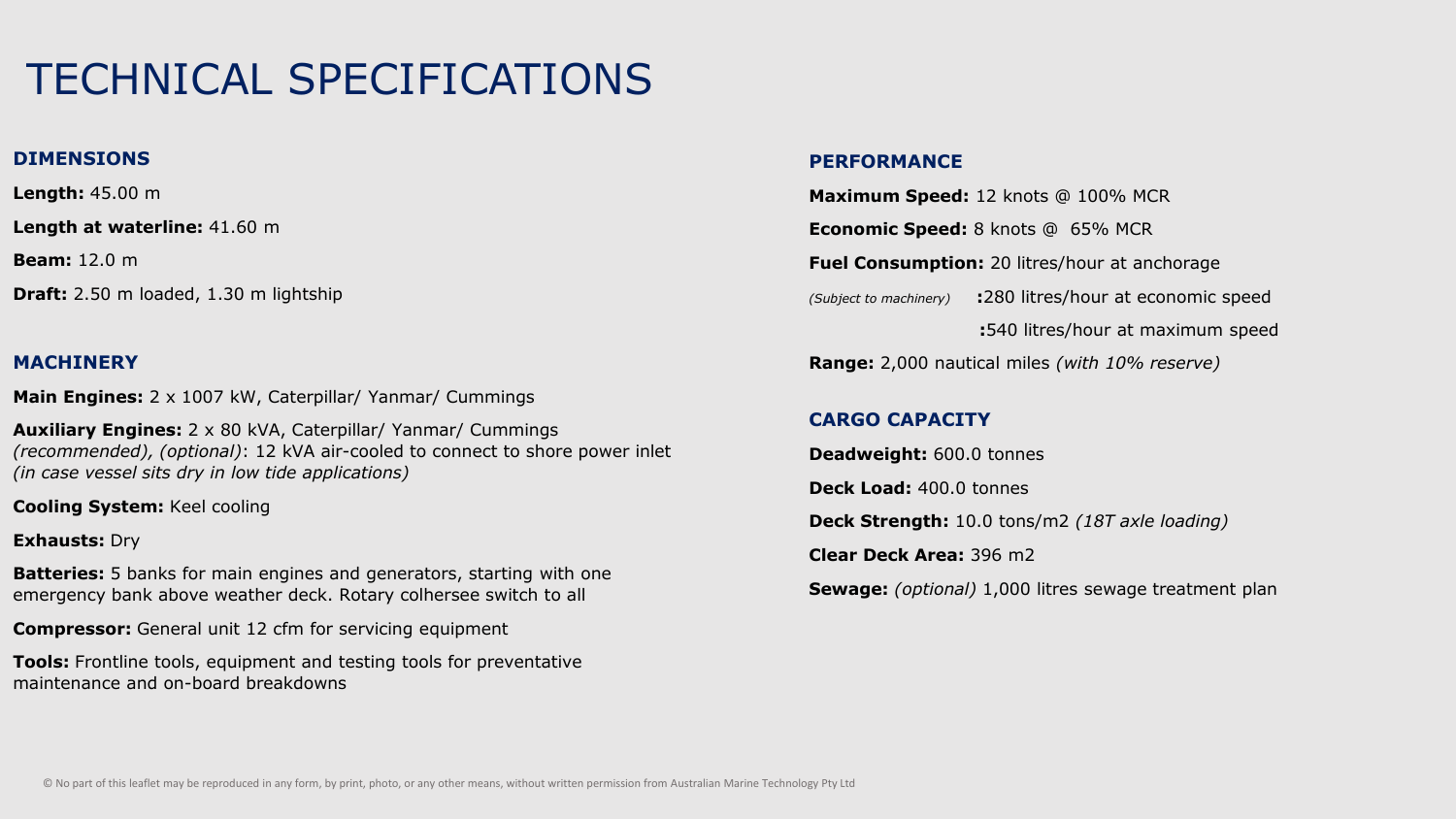#### **TANK CAPACITIES**

**Fuel for vessel:** 40,000 litres

**Potable water:** 10,000 litres

**Sewage:** *(optional)* 1,000 litres sewage treatment pant

**Double bottom fuel oil cargo tanks:** *(optional)* 50,000 – 150,000 litres contained within independent removable aluminium tanks ensuring maximum environmental protection (Classification Society Approved)

**Fuel Transfer***: (optional)* Via manifold system from independent cargo tanks, delivery in excess of 200 meters.

#### **Photo optional aluminium removable cargo tanks**



#### **ACCOMODATION**

**Air Conditioning:** Split system with heating and cooling providing redundancy throughout the vessel

**Cabins:** *(other layouts available):* 3 x 2 man in lower deck, 1 x 1 man and  $1 \times 2$  man upper deck, all with lockable drawers, reading lights, privacy curtains, vertical lockers, power outlets, ladders to upper bunks

**Wheel House:** Lounge back seating for 16 passengers, 3 helm seats, freshwater fountain, coffee machine, refrigerator, TV-video with LCD screens

**Galley:** Main deck fully equipped and server for passengers with refrigeration, microwave, coffee machine

**Stove and Oven:** Electric 1 x 4 elements, microwave

**Freezer:** Size to suit

**Bathrooms and Showers**: 2 x full bathrooms with showers on upper deck, 1 x WC and shower on main deck

**TV-Stereo-DVD-VHS-CD:** 4 sets

**Washing Machine and Dryer** *(optional):* 1 of each in laundry room below main deck

© No part of this leaflet may be reproduced in any form, by print, photo, or any other means, without written permission from Australian Marine Technology Pty Ltd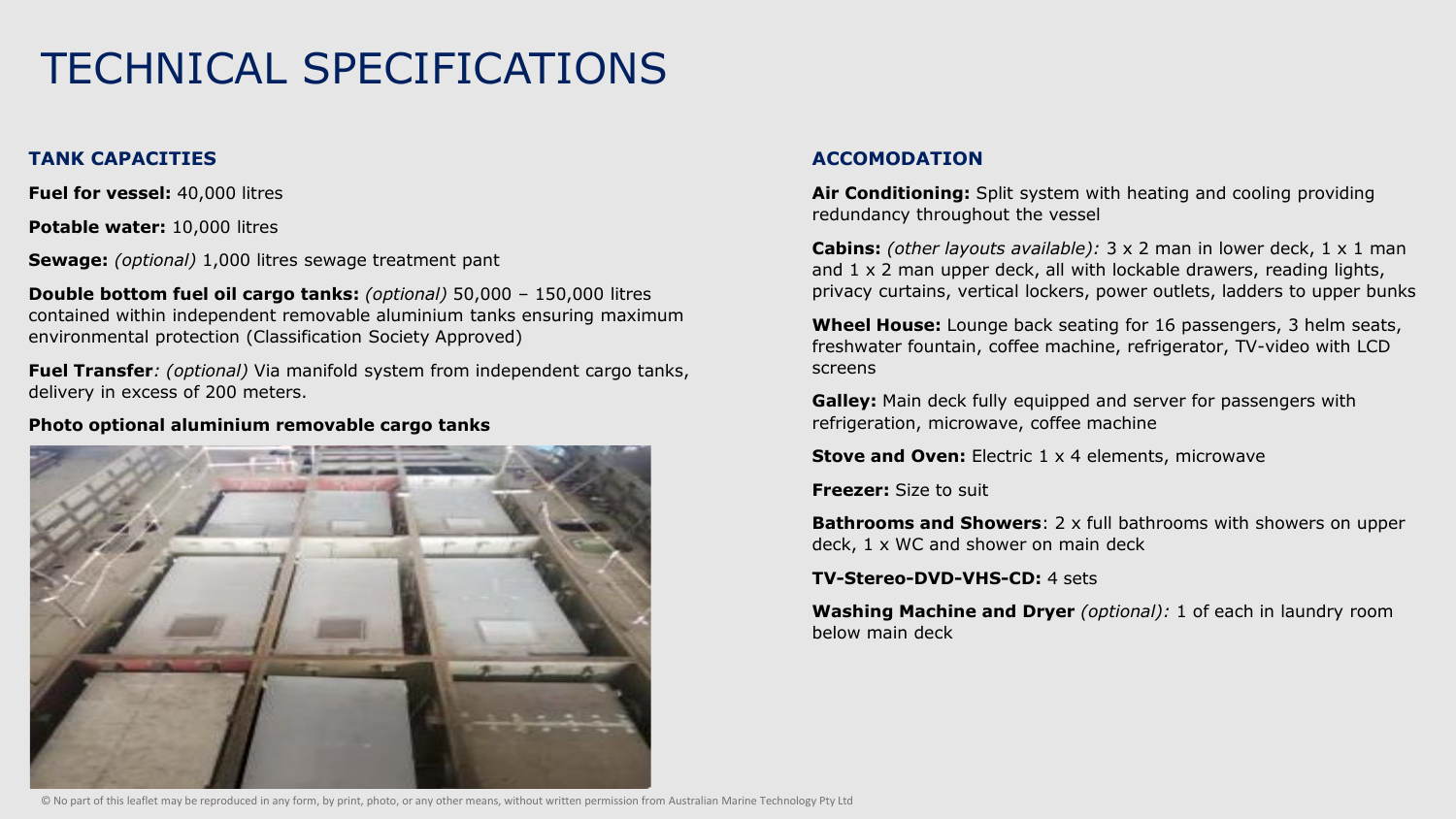#### **DECK AND HULL MISC.**

**Fendering:** Half round rubbing strake and aircraft tyres

**Gangway:** *(optional)* Portable aluminium gangway

**Handling:** Boat Hooks, Grapple with Lanyard

**Deck Equipment:** Recessed tie downs SWL 500 kgs

**Mooring:** Double Bit Bollards – 10 sets

**Plating:** 10.0 mm deck

**Access to water – rescue zone – wharf boarding:** 1,350 mm from waterline with gunnel doors either side of vessel main deck

**Loading ramp:** Electric winch operated 6.50 m clear width – chain gypsys

**Anchor:** 2 x 200 kg bow

**Anchor Winches:** 2 x Electric 8 ton

**Anchor Chain:** 2 x 110 metre

**Pillar Deck Crane:** *(optional):* 40 ton SWL fixed boom crane with hydraulic extension and winch; other capacities available

**Bilge System:** Mechanical pump with electric back-up connected to manifold system. Electric automatic pump in all spaces. Central bilge alarm panel to helm station

#### **ELECTRONICS** *(available Furuno / Simrad to client specifications)*

**Radar:** 48 NM **Sounder** 1 unit **Auto Pilot:** *(optional)* **Plotter:** 1 unit **GPS:** 1 unit **VHF Radio:** 1 unit **Compass:** Furuno SC50 **Barometer and Clock:** One each at main helm station **AIS:** Simrad MX 535 A **Search Light:** 2 x Sanshin HR-1012 **Intercom:** GME to machinery space, accommodation area, mess area and helm **Public Address:** Raymarine 430 with 2 speakers in wheelhouse roof **Charts:** All current charts for operational areas, hard copies and

electronic

**Navigation Lights:** Class approved

**Fog Horn:** Distress signalling type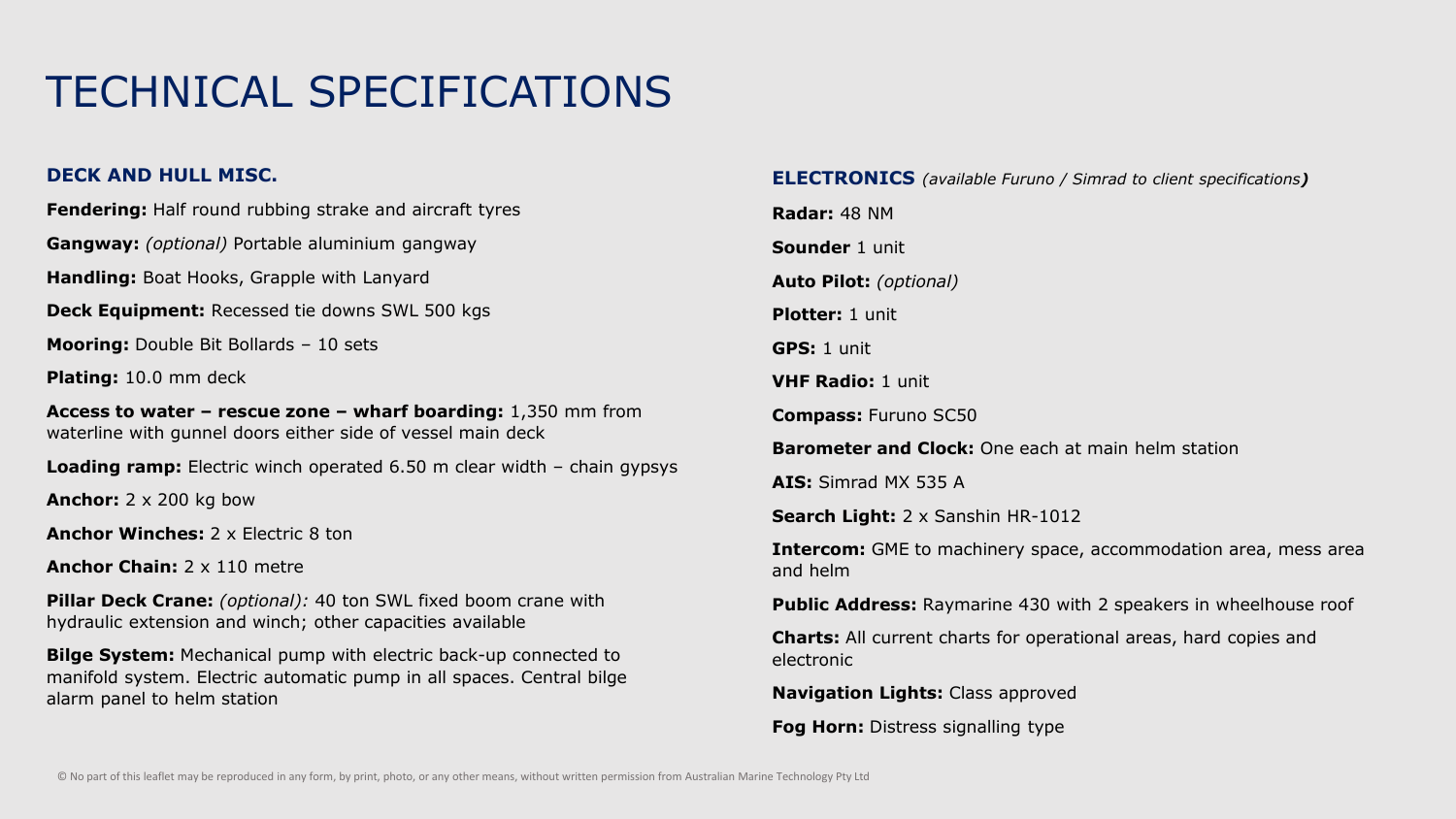#### **SAFETY EQUIPMENT**

**Fire Hoses and Nozzles:** 4 sets with spray nozzles

**Fire Hydrants:** 4 stations

**Fire Control Plan / Muster List:** Class approved

**General Emergency Alarm:** Yes

**Life Rafts:** 2 x 20 man

**Man Over Board Rings**: 8 off, 2 with lights all with lanyards

**Solas Life Jackets:** 25 Solas, 4 deck RFD work vests

**Parachute Rocket Flares:** 4 as per survey requirements

**Hand Held Flares:** 8 as per survey requirements

**First Aid Kits:** 1 x type E, 1 x Sutures kit

**General Emergency Alarm:** Yes

**Torches:** 2 x Signalling

**Fixed Fire Fighting System:** Fitted in machinery spaces CO2

**Emergency Escape:** Machinery spaces and accommodation areas

**Fuel Shut Off:** Remote operated

**Fog Horn:** Distress signalling type

#### **LIGHTING**

**Navigation Lights:** Port, Starboard, Masthead, Stern & Anchor. 1 x towing, 1 all-round white and 2 all-round red

**Floodlights:** 2 x forward and 2 x aft

**Search Lights:** 2 sets

**Deck Lights:** 6 units recessed

#### **CERTIFICATION**

All vessels are constructed to IACS Classification under the applicable rules of the flag state of destination.